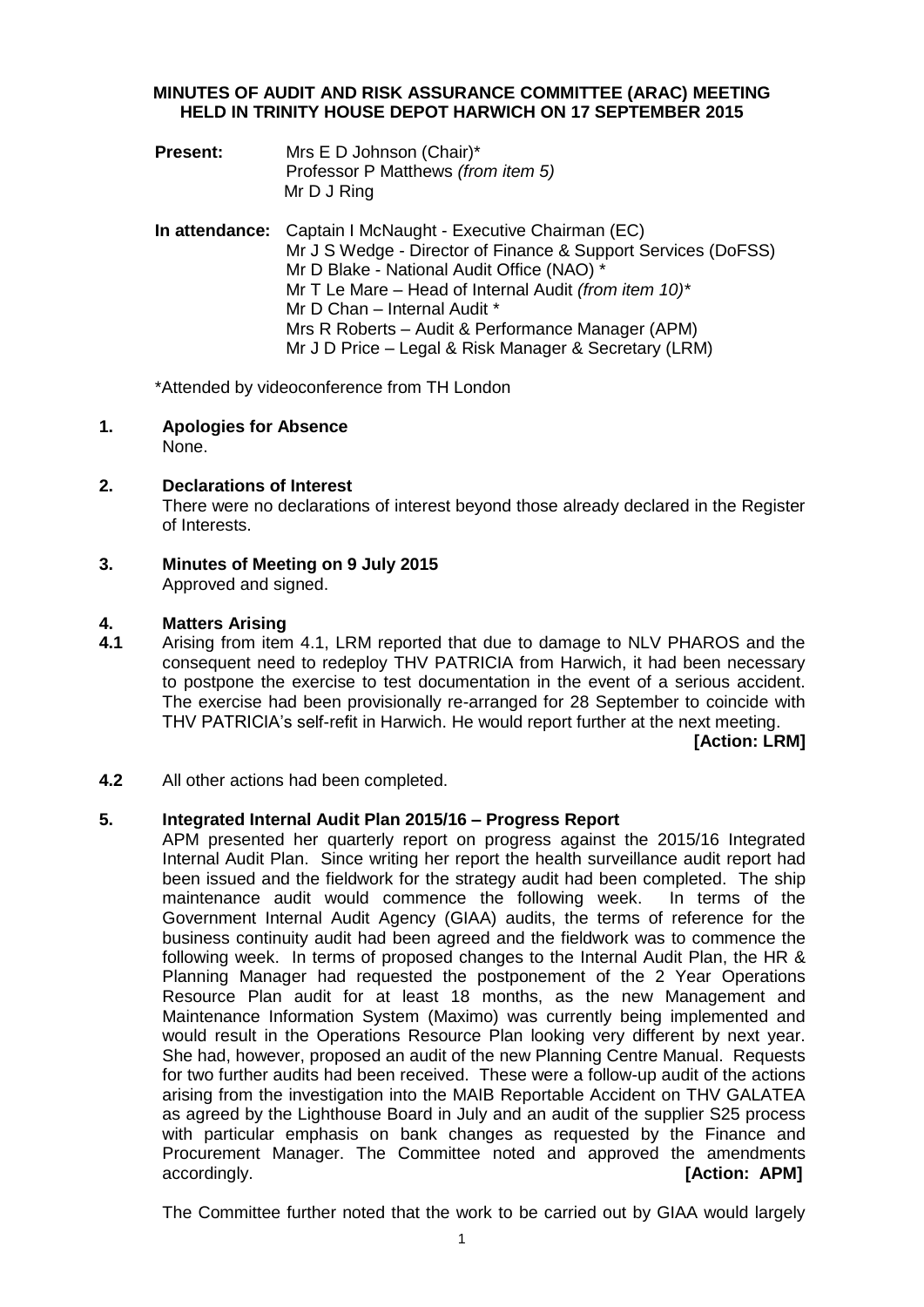be in the second half of the financial year and asked that the work be more evenly spread in future. Mr Chan responded that work on the business continuity audit had already commenced, as had that in respect of the Fleet Review. The Fleet Review and wreck designations and follow-up audits were tri-GLA and scheduling was also subject to the views of NLB and CIL. That said, the Committee's views would be taken on board in terms of the 2016/17 Plan. **[Action: APM/Head of Internal Audit]**

#### **6. Annual Report & Accounts – Close-Out of Issues**

Mr Blake reported that the audits of the three GLAs had been completed in July. There were no outstanding issues arising from the 2014/15 TH Accounts. It had been hoped to complete the audit of the General Lighthouse Fund (GLF) Accounts to enable them to be submitted to the DfT Audit Committee in August. However, due to an issue with the Accounts of one of the other GLAs, which had been resolved, there had been a delay in receiving the GLF Accounts. It was now anticipated that the GLF Accounts would be submitted to the November meeting of the DfT Audit Committee.

Mr Blake added that he would present the Audit Plan for the 2015/16 audit to the next meeting of the TH ARAC. The aim would be to submit the GLF Accounts to the August 2016 DfT Audit Committee meeting. In response to a question from DoFSS he confirmed that the NAO would be running advisory sessions for Arms-Length Bodies ahead of the audit. The NAO was currently in discussion as to whether the NLB accounts would be certified as they would be laid before the Scottish Parliament as agreed as part of the Smith Commission recommendations. The Committee noted Mr Blake's report accordingly and agreed to keep the date of the summer meeting of the TH ARAC under review. **[Action: LRM]**

### **7. Report on Outstanding Audit Recommendations**

APM presented her report on outstanding audit recommendations. The low priority action from the health and safety audit regarding health and safety responsibilities being detailed in job descriptions remained open and it was recommended that the target date be moved to 31 December 2015 to allow HR staff sufficient time to check and amend, as necessary, all job descriptions. The Committee noted and agreed the recommendation accordingly. **[Action: APM]**

APM added that all corrective actions arising from the renewal audits of ISO 9001 and ISO 14001 and the initial audit of OHSAS 18001 had been completed. ABS would verify the effectiveness of the actions at the next surveillance audit to be held at St Just on 30 September / 1 October. In addition the outcome of the ISM Code Safety Management Certificate, International Ship and Port Security and Maritime Labour Convention verification audit of THV GALATEA had been extremely positive with no non-conformities or observations raised. There were a number of nonconformities arising from the internal safety ashore audit and shipboard management system audit of THV PATRICIA due for completion during September but having reviewed these with Management, it was anticipated that they would all be closed out by the end of the month.

#### **8. Draft Proposal for 2016/17 Internal Audit Planning Workshop**

Mr Chan presented GIAA's proposal for the 2016/17 Internal Audit planning workshops, the format of which would be similar to the workshops held in 2013. In summary there would be two workshops: one for Executive Directors / ARAC Members and another for Senior Managers and the Commercial Manager. The ARAC Chair, APM and LRM would, as previously, attend both sessions. The Committee noted the proposed arrangements and agreed them accordingly.

# **[Action: Mr Chan/APM]**

#### **9. Register of Declarations of Interest**

LRM presented the Register of Interests of Directors and Senior Managers. In noting the Register and on advice from auditors the Committee agreed that all those completing declarations of interest should declare all non-executive roles and any